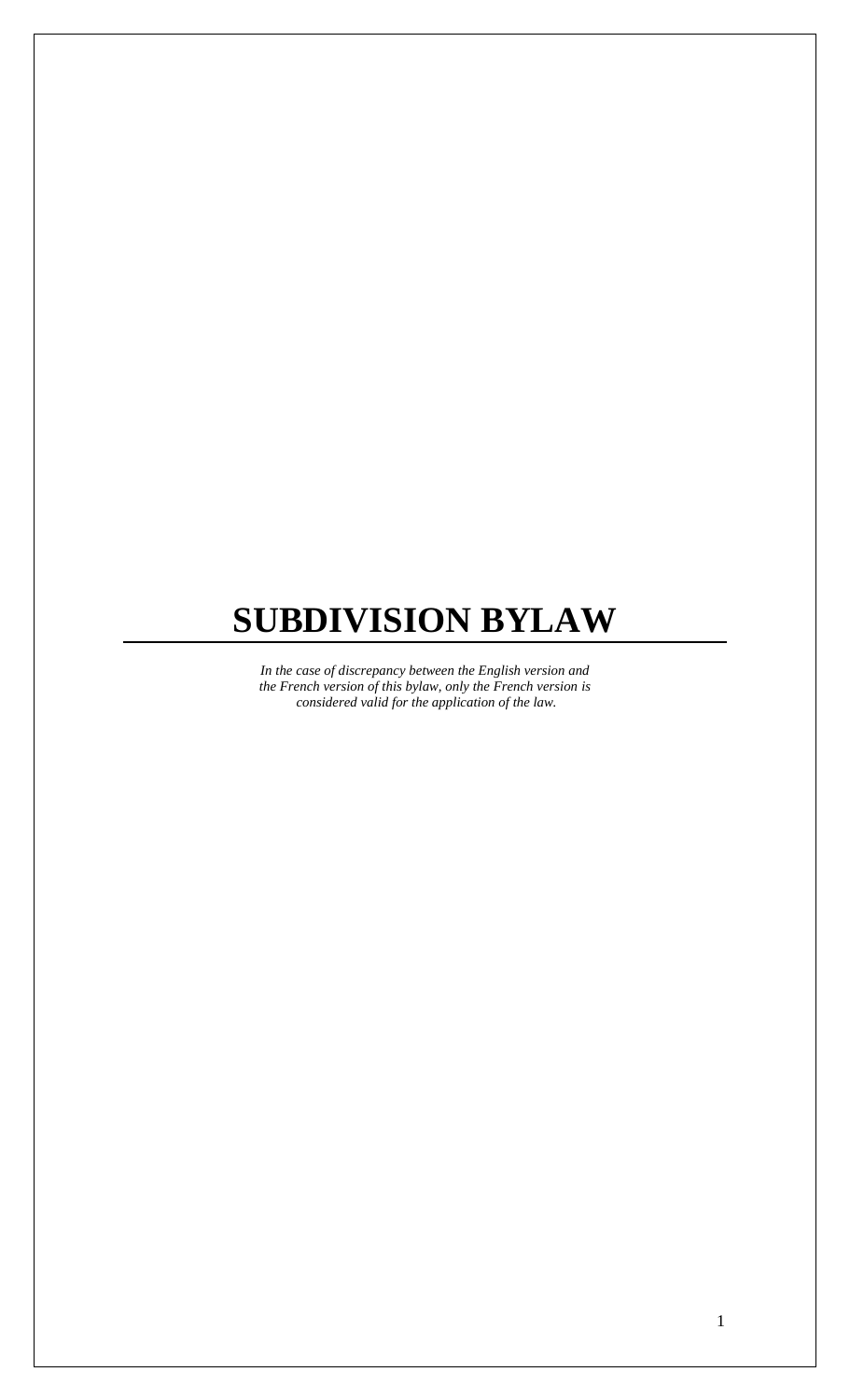# **Bylaw 2012-003**

# **Subdivision**

| <b>WHEREAS</b> | on May $11^{th}$ , 2010, the Îles-de-la-Madeleine Agglomeration<br>Council adopted a revised Land Use Planning and Development<br>draft which came into force on June $25th$ , 2010;                                        |
|----------------|-----------------------------------------------------------------------------------------------------------------------------------------------------------------------------------------------------------------------------|
| <b>WHEREAS</b> | following the adoption of the abovementioned Land Use Planning<br>and Development Plan, the Municipality of Grosse Ile is obligated<br>to adopt or revise its subdivision bylaw in order to conform to the<br>revised plan; |
| <b>WHEREAS</b> | in accordance with the provisions of the Act Respecting Land Use<br>Planning, this bylaw was submitted for consultation during a<br>public meeting held on June 11, 2012;                                                   |
| <b>WHEREAS</b> | a notice of motion was given at the sitting of council held on April<br>2, 2012 regarding the presentation of a bylaw as such;                                                                                              |
| <b>WHEREAS</b> | a copy of this bylaw was given to all members of council two (2)<br>working days before this meeting;                                                                                                                       |
| <b>WHEREAS</b> | the members of council present declare having read the bylaw;                                                                                                                                                               |
| <b>WHEREAS</b> | during the course of the sitting, the purpose and scope of the bylaw<br>were briefly summarized;                                                                                                                            |

# THEREFORE

It is moved by Miles Clarke Seconded by Geraldine Burke And unanimously approved by the councillors present

THAT bylaw number 2012-003, be adopted and that the following is ordered and decreed by the said bylaw: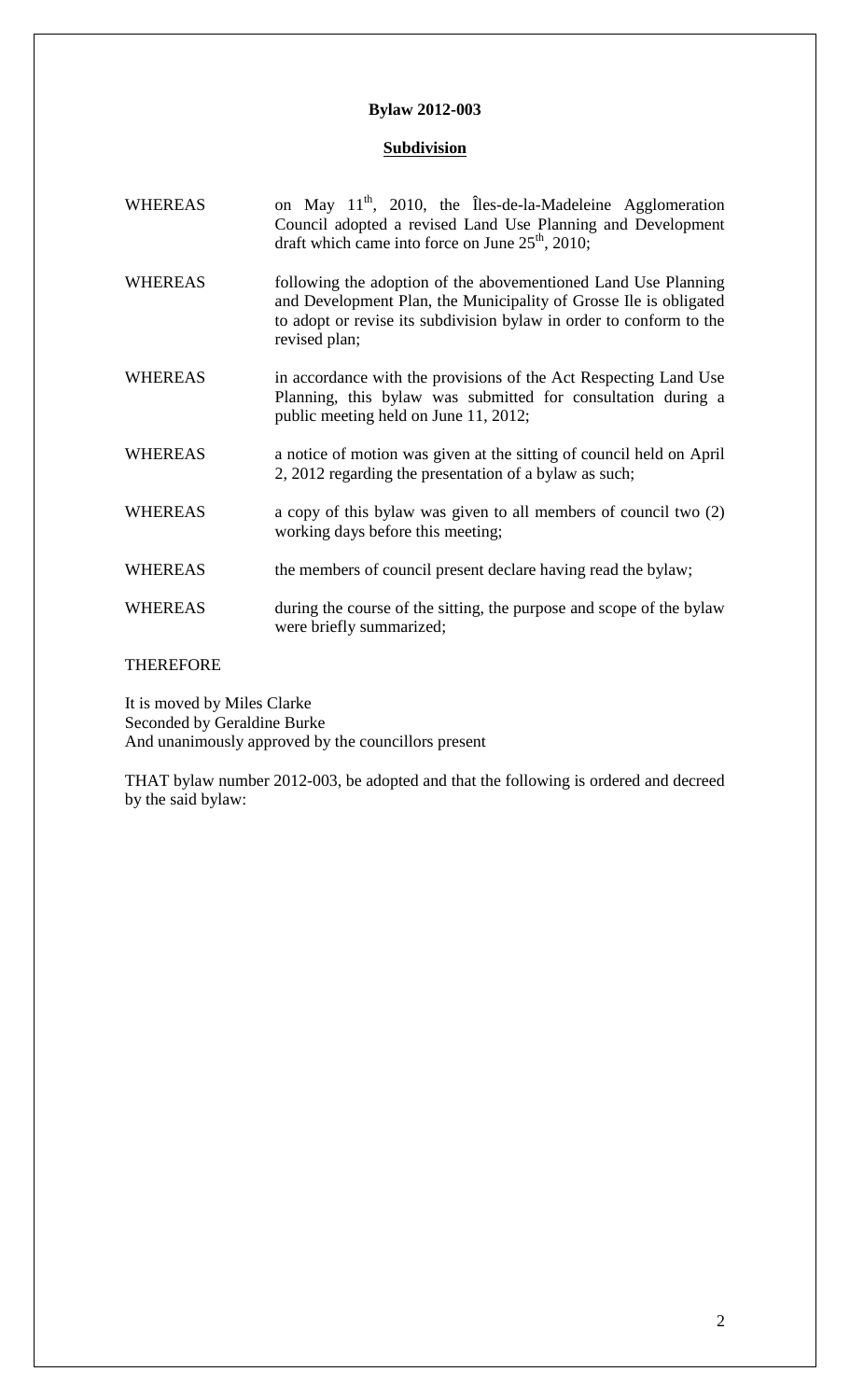# **Chapter 1**

# **DECLARATORY PROVISIONS**

### **Article 1.1 TITLE AND NUMBER OF THE BYLAW**

The bylaw number 2012-003 is entitled "Subdivision Bylaw".

#### **Article 1.2 PREAMBLE AND ANNEXES**

The preamble and the annexes of this bylaw are an integral part thereof.

# **Article 1.3 PURPOSE OF THE BYLAW**

The purpose of this bylaw is to ensure a rational, harmonious and integrated development of the Municipality of Grosse Ile, while ensuring optimal use of public services by controlling population density and the use of land.

This bylaw constitutes a means to implement a rational policy for the physical development of the municipality.

# **Article 1.4 TERRITORY OF APPLICATION**

This bylaw applies to the entire territory under the jurisdiction of the Municipality of Grosse Ile.

## **Article 1.5 AREA OF APPLICATION**

The provisions of this chapter apply to:

- the minimum dimensions of lots;
- the dimensions of traffic routes;
- land sites to be ceded for parks and playground purposes.

# **Article 1.6 PERSONS SUBJECT TO THIS BYLAW**

Any individual or corporation, association or society is subject to this bylaw.

# **Article 1.7 THE BYLAW AND ARTICLES**

No article of this bylaw would be known to have an effect to exclude any person from enforcing a law from Canada or the province of Quebec.

# **Article 1.8 PROVISIONS OF OTHER BYLAWS**

Any building that is erected, set up, reconstructed, enlarged, renovated or altered and any parcel of land or building occupied or used for authorized purposes, and in the manner dictated by this bylaw are, furthermore, subject to the specific provisions of other municipal bylaws that relate to them.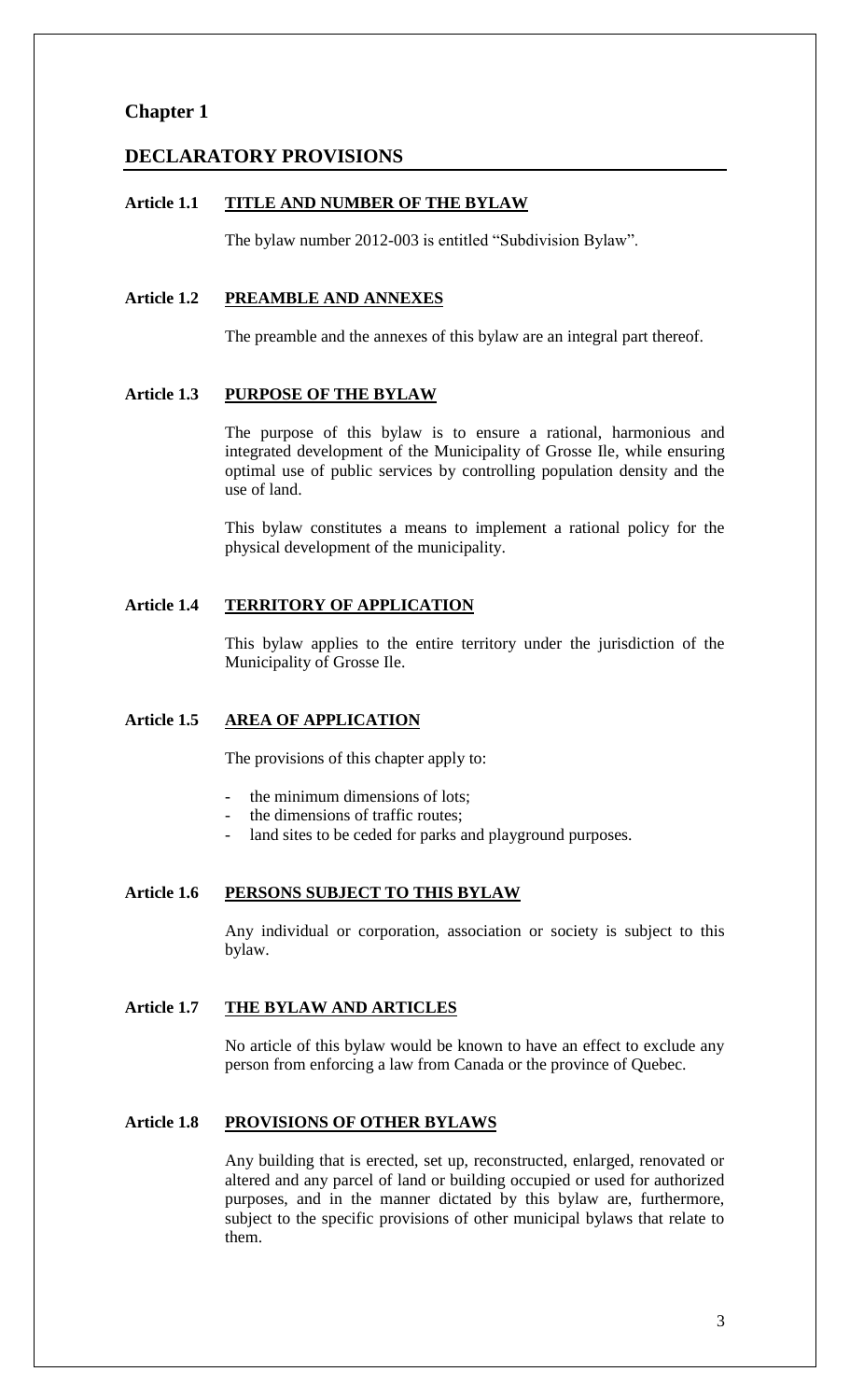# **Article 1.9 REPLACED BYLAWS**

This bylaw replaces the subdivision bylaw of the Municipality of Grosse Ile.

# **CHAPTER 2**

# **INTERPRETATIVE PROVISIONS**

## **Article 2.1 DIVERGENCE WITH THE BYLAWS**

If, in the interpretation of this bylaw, a divergence occurs with the texts of the zoning, construction, subdivision or the issuing of permits and certificates bylaws, the provisions of each of these bylaws will prevail as follows:

- If it is a question of localization of a structure or the category to which this structure belongs or the use to which it is put, in relation to the zones determined in the zoning plan, the zoning bylaw will apply;
- If it is a question of materials or the ordering of materials that must be part of the structure, the construction bylaw will apply;
- If it is a question of the layout of lots, roads and parks, the subdivision bylaw will apply;
- If it is a question of conditions to respect prior to the construction phase, the bylaw concerning the issuing of permits and certificates will apply.

#### **Article 2.2 DIMENSIONS AND MEASUREMENTS**

All the dimensions and measurements used in this bylaw are expressed according to the units of the International System (IS) and converted into the English System.

1 meter =  $3.2808$  feet 1 centimeter =  $0.39$  inches 1 square meter  $= 10,763$  sq. feet

In case of dispute, the dimensions and measurements of the International System (IS) prevail.

# **Article 2.3 TERMINOLOGY**

For the enforcement of this bylaw, the definitions in article 2.3 TERMINOLOGY of the zoning bylaw number 2012-002 are applicable and valid as if they were integrally duplicated herein.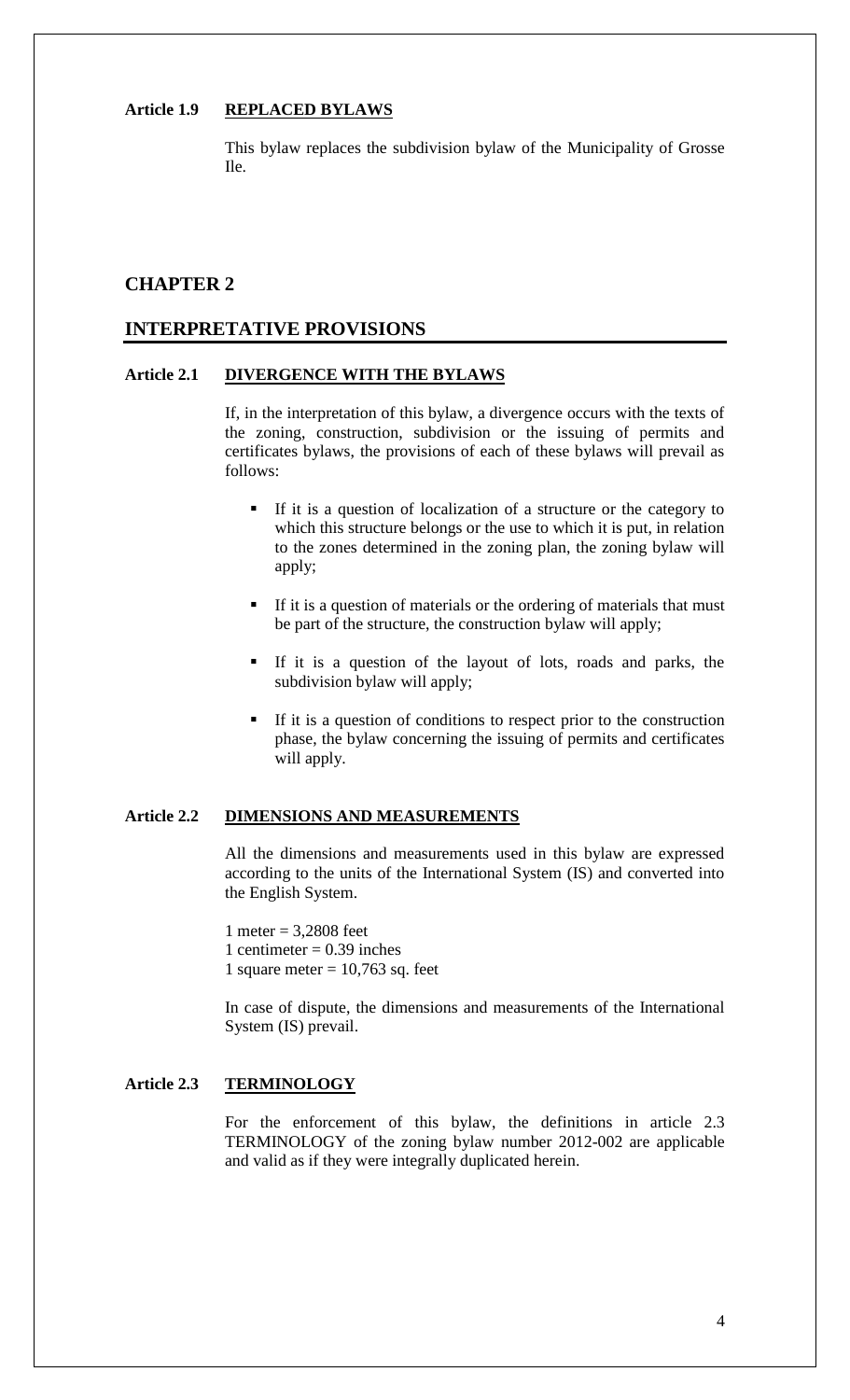# **CHAPTER 3**

# **SUBDIVISION PROVISIONS**

# **Article 3.1 MINIMUM AREA AND DIMENSIONS OF LOTS**

## **General Rule**

In the Municipality of Grosse Ile subdivision must respect the following minimum area and dimension norms.

## **Table 3.1.1 – Minimum norms**

| LOT            | No services        | Partially-serviced | Serviced           |
|----------------|--------------------|--------------------|--------------------|
| <b>Minimum</b> | $3000$ sq. m       | $1500$ sq. m       | 900 sq. m          |
| Area           | (32 289 sq. ft.)   | (16144 sq. ft.)    | (9684 sq. ft.)     |
| Frontage       | 45 <sub>m</sub>    | 25 meters          | 25 meters          |
|                | $(147 \text{ ft})$ | $(82 \text{ ft.})$ | $(82 \text{ ft.})$ |

#### **Notes:**

1. A lot with no services means that there is no municipal water and sewer services.

2. A partially serviced lot has municipal water service.

3. A serviced lot has municipal sewer and water services.

Notwithstanding the area and dimensions indicated in table 3.1.1, in agricultural or forestry zones, a lot can not be subdivided into lots with an area and dimensions less than those stipulated in the following table:

# **Table 3.1.2 – Minimum norms in agricultural A or forestry F zones**

| <b>ZONE</b>     | <b>Agriculture</b>                 | Forestry                           |
|-----------------|------------------------------------|------------------------------------|
| Minimum<br>Area | $10000$ sq. m<br>(107 642 sq. ft.) | $10000$ sq. m<br>(107 642 sq. ft.) |
| Frontage        | 45 meters<br>$(147 \text{ ft.})$   | 45 meters<br>$(147 \text{ ft.})$   |

# **Article 3.2 PROVISIONS RELATIVE TO MINIMUM DIMENSIONS OF LOTS INCLUDED IN A WATERSIDE CORRIDOR**

# **Table 3.2.1- Minimum norms according to services**

|                                                      | Area                            | Frontage                     | Depth              | Distance between<br>a highway, road,<br>waterway<br>street,<br>or lake |
|------------------------------------------------------|---------------------------------|------------------------------|--------------------|------------------------------------------------------------------------|
| Adjacent<br>lot<br>without water and<br>sewer        | 3700 sq. m.<br>(39 590 sq. ft.) | 45 m.<br>$(148 \text{ ft.})$ | 60 m.<br>(197 ft.) | 60 <sub>m</sub><br>$(197 \text{ ft.})$                                 |
| Non-adjacent<br>lot<br>without water<br>and<br>sewer | 3700 sq. m.<br>(39 590 sq. ft.) | 45 m.<br>$(148 \text{ ft.})$ | -                  | $\equiv$                                                               |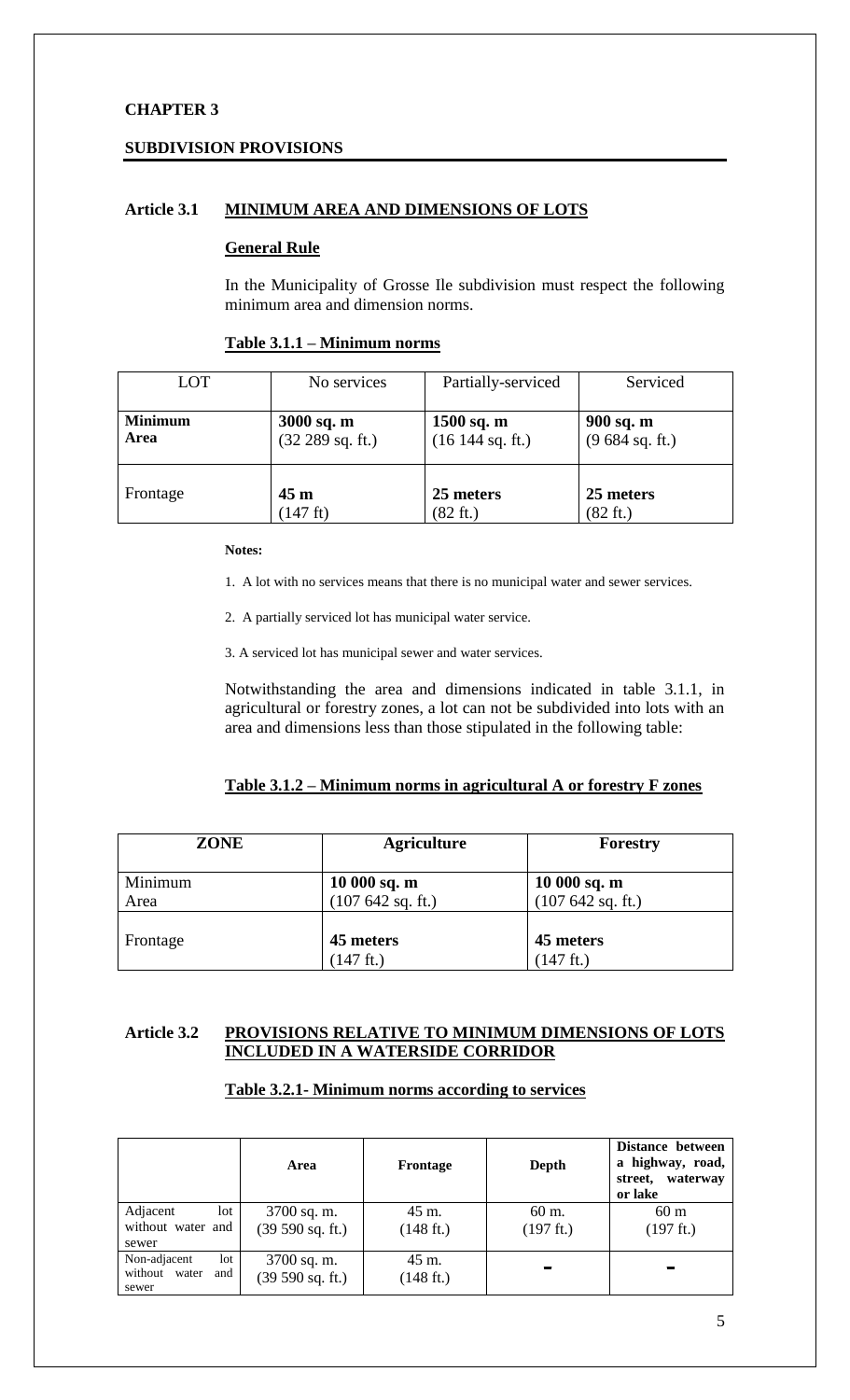| Adjacent lot with<br>water or sewer                    | 1875 sq. m.<br>(20062 sq. ft.)    | 30 <sub>m</sub><br>$(148 \text{ ft.})$ | 60 <sub>m</sub><br>(197 ft.) | 60 <sub>m</sub><br>(197 ft.) |
|--------------------------------------------------------|-----------------------------------|----------------------------------------|------------------------------|------------------------------|
| Non-adjacent<br>$1$ ot<br>with<br>water<br>or<br>sewer | $1875$ sq. m.<br>$(20062$ sq.ft.) | $25 \text{ m}$<br>(82 ft.)             |                              |                              |
| Adjacent lot with<br>water and sewer                   |                                   |                                        | 45 m<br>$(148 \text{ ft.})$  | 45 m<br>(148 ft.)            |
| Non-adjacent<br>lot<br>with<br>water<br>and<br>sewer   |                                   |                                        |                              |                              |

Notes:

- 1. In the case of waterside lots, the depth or the distance between a highway, street, road or any other vehicle traffic route and a waterway or lake is measured from the high water mark.
- 2. The waterside corridor is a strip of land that borders lakes and waterways. This corridor extends inland from the high water mark; its width is measured horizontally. It is a distance of 300 meters along the edge of lakes and 100 meters along the edge of the Gulf of St.Lawrence, a lagoon, an inside bay or any other waterway with a regular flow.
- 3. The permanent agriculture zone is the decreed zone in virtue of the Act respecting the protection of the territory and agricultural activities. The particularities associated with this zone take into account the recognition of acquired rights given to the farmer in regards to lot division on a maximum area of a half a hectare (5000 sq. m.).
- 4. When referring to water and sewer services, they are private (except for a treatment system of an isolated residence) or public infrastructures set up in accordance with the Act respecting the quality of the environment.
- 5. A municipal sewer system is a public infrastructure.
- 6. The public health objective is generally reached by the presence of a sewer network. However, the Municipalité must ensure minimum distances between wells to ensure a sufficient quantity of water and to prevent over-pumping of the geo-hydrology formations.
- 7. An overall plan must demonstrate that we can replace the minimum subdivision norms while ensuring public health and guaranteeing the supply of water in quality and in quantity. The elements of the overall plan are:

**-** the replacement of the minimum subdivision norms is only permitted outside of the waterside corridor.

- the development of an overall plan must be supported by a geo-hydrological study and one that ensures the optimal treatment of liquid waste. This plan must be applicable to the entire territory that could be affected by the project of replacing the minimum subdivision norms. Therefore, it is not a lot by lot study, but rather a study focused on the section of territory where the Municipalité plans to replace the minimum subdivision norms.

## **3.2.2 Authorized Flexibilities Inside a Waterside Corridor**

The minimum subdivision norms are applicable to all lakes and waterways with a regular flow (irregular waterways are not included in these norms).

The notion of waterside corridor does not apply to waterways in which the drainage basin is less than 20 sq. km. The increased area and depth norms are only applicable to adjacent lots of the waterways.

For the establishment of lots located in the interior of a waterside corridor, the required depth of the adjacent lots to lakes and waterways with a regular flow is 60 m. However, in a case where the road already exists, the minimum depth of the lots can be of that corresponding to the distance between the easement of the road and the high-water mark, without being inferior to 30 m.

In the case where the highway, road, street or any other vehicle traffic route is already built and where the water and sewer services are already in place at the time when the bylaw comes into force, the minimum depth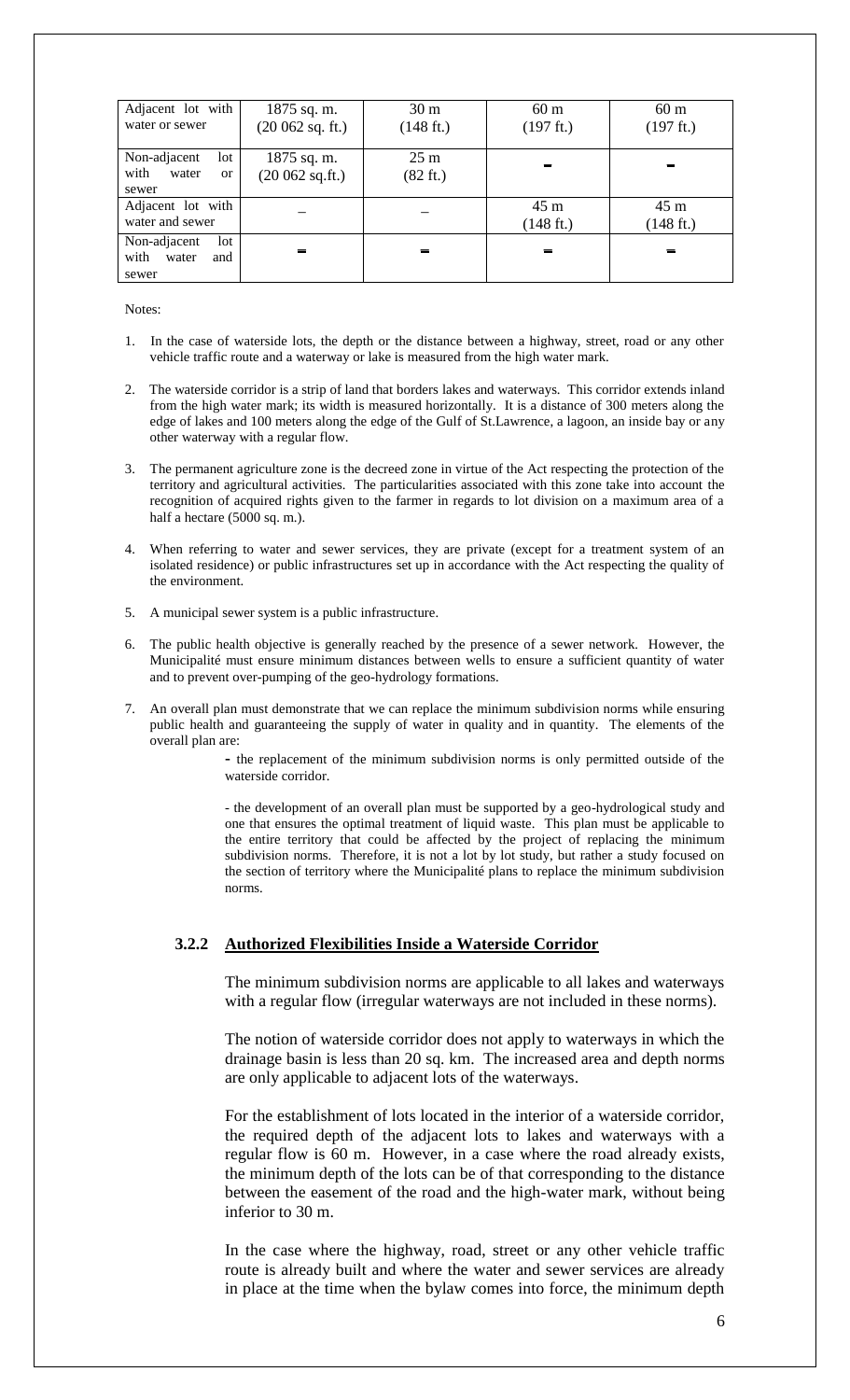of the lots can be reduced to 30 m or to an unspecified depth for sectors identified as having particular physical constraints such as the presence of a permanent route (railway) and fragmented zoning.

The distance between a highway, road, street or any other vehicle traffic route and a waterway or a lake can be reduced to 20 m if a road as such passes on lots zoned for public park purposes, and this, for a distance of 20 m.

The distance between a highway, road, street or any other vehicle traffic route and a waterway or a lake can be reduced to 15 m if a traffic route as such constitutes a completion of a network and to the extent where the space included between the traffic route and the body of water is not the object of a construction. However, the traffic route must not, in any case, encroach on the waterside strip of 15 m.

#### **Article 3.3 Exceptions to the General Rule**

A subdivision that would not respect the minimum norms indicated in this chapter could, however, be authorized if it was carried out in order to enlarge an already existent lot, or to bring a non-conforming lot up to standard, on the condition that it does not cause the landsite from which the part is taken to become non-conforming to the provisions listed above.

A non-conforming lot which was improved by adding additional surface area can not return to a non-conforming status.

A subdivision project may not be refused for the sole reason of insufficient area and dimensions in regards to the landsite from which a part was acquired for public utility purposes by a public organization or by another person having the power of expropriation and who immediately before the acquisition had sufficient area and dimensions to respect the regulations then in force.

# **CHAPTER 4**

#### **TRAFFIC ROUTE PROVISIONS**

## **Article 4.1 EASEMENT OF A ROAD**

The easement of any new public road must be a minimum width of 12 m (39,4 ft) and its layout (paving and shoulder) must have a minimal width of 8,5 m (28 ft).

# **Article 4.2 DEAD ENDS**

Systematically creating roads with a dead end is prohibited. Exceptionally, a subdivision creating a road ending with a dead end may be authorized when it is proved to be an esthetic or economical solution for the development of a lot in which the shape, relief or the localization doesn't coincide advantageously with the development of a continuous road.

Any road ending in a dead end must have a turning radius of a minimum diameter of 33.5 m (109,9 ft) wide.

## **Article 4.3 TURNING, INTERSECTION ANGLES AND VISIBILITY**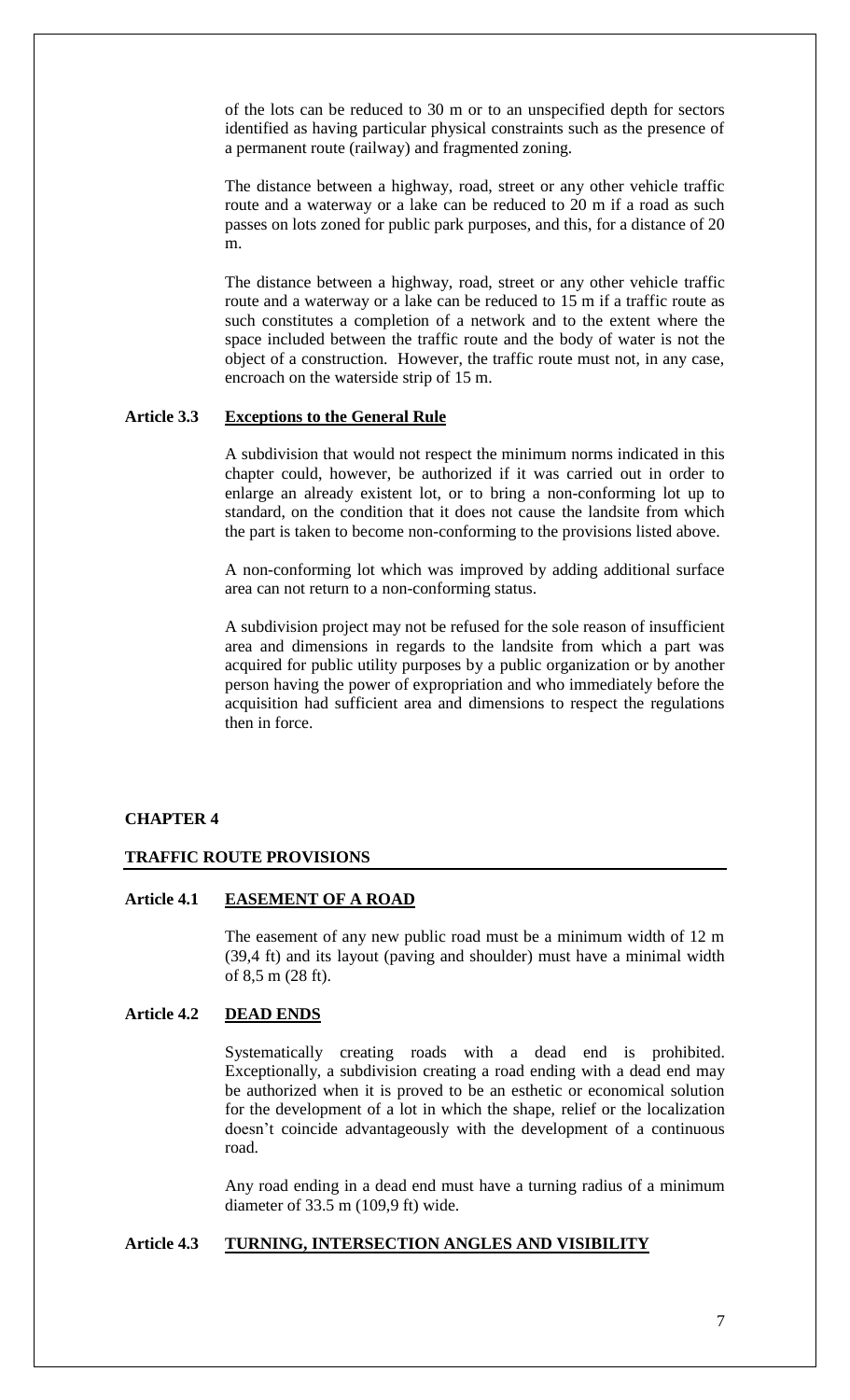Intersection angles must not be less than 75 degrees. In general, rightangled intersections would be preferred.

An intersection cannot be situated on the interior side of a curve in which the radius is less than 183 m (600 ft), or the exterior side of a curve in which the radius is less than 122 m (400 ft).

An exterior curve with a radius of less than 122 m (400 ft) must be at least 61 m (200 ft) from an intersection.

Any intersection on a new road with an easement of 12 m (39,4 ft) or more, must have a minimum visibility field of 37 m (121,4 ft).

The centers of 2 intersections on a road must be at a minimum distance of 61 m (200 ft).

## **CHAPTER 5**

## **PROVISIONS RELATIVE TO LANDSITES TO BE CEDED FOR PARKS AND PLAYGROUND PURPOSES**

#### **Article 5.1 OBLIGATION TO CEDE LANDSITES FOR PARKS AND PLAYGROUND PURPOSES**

Before approval is given for a plan relative to a cadastral operation creating 10 or more lots, other than a cancellation, a correction or a replacement of lot numbers, whether roads are planned or not, the owner must cede an area of land equivalent to 5% of the land included in the plan submitted to the Municipality to be used for parks or playgrounds.

## **Article 5.2 SITE OF THE CEDED LAND**

The location of the land ceded for parks or playgrounds is determined by the municipal council as being the most suited site for the establishment of such parks or playgrounds.

# **Article 5.3 MONETARY COMPENSATION**

In place of the land required in the previous articles, the municipal council can require a payment from the owner equivalent to 5% of the value listed on the evaluation role for the land included in the plan relative to the cadastral operation.

Also, depending on the specific needs of the Municipality, the municipal council can require from the owner one part of the payment in money and the other part in ceded land.

The income from this payment must be placed in a special fund that can only be used for the purchasing or development of land to be used for parks or playgrounds and the land thus ceded to the Municipality in virtue of this article can only be used for parks or playgrounds.

However, the Municipality may dispose, in a manner foreseen in their governing law, of the acquired land in virtue of article 3.3 if the land is no longer required for the establishment of parks or playgrounds and the income must be placed in a special fund.

#### **Article 5.4 NOTARIZED CONTRACT REGISTRATION**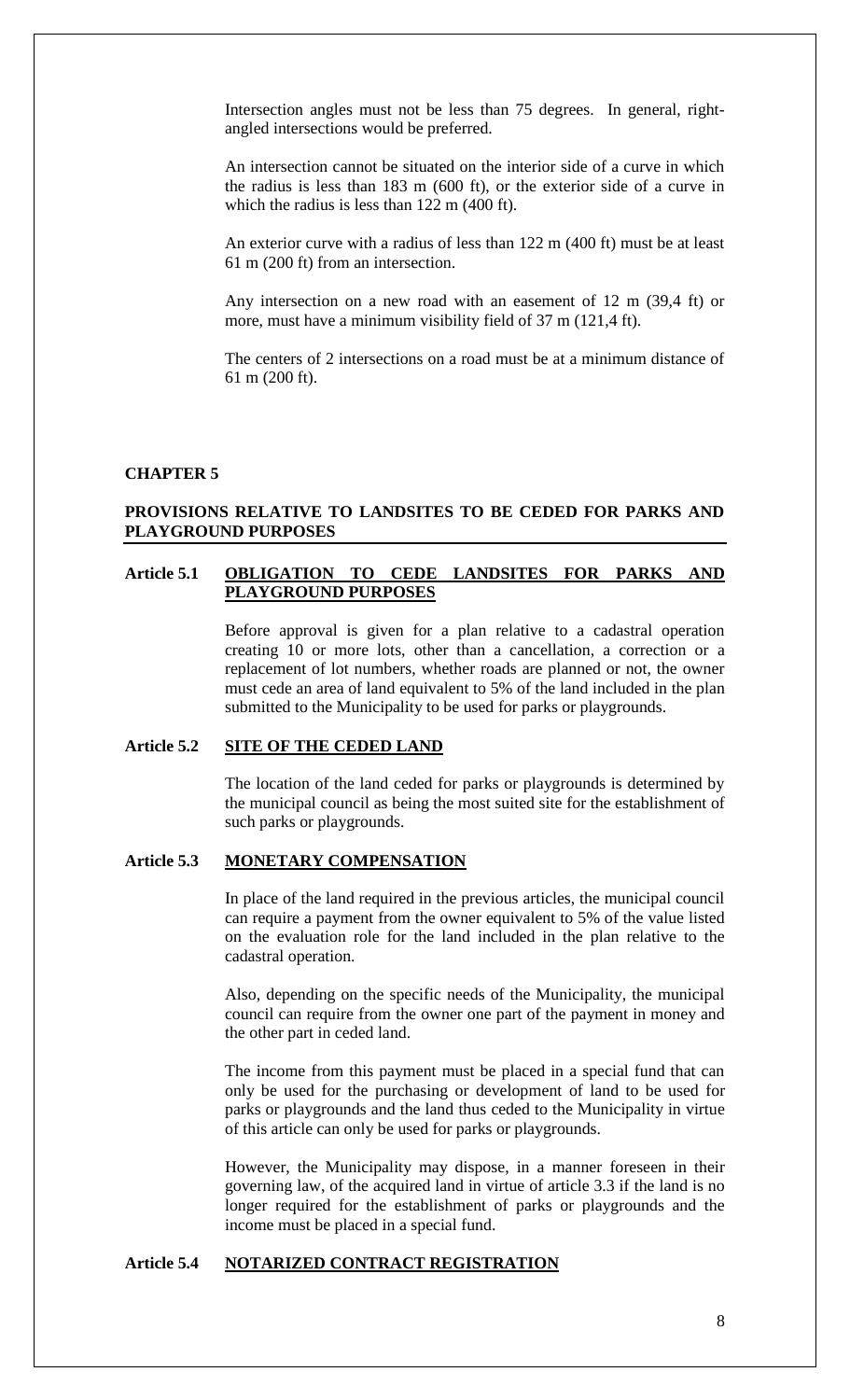It is the responsibility of the owner ceding the land for parks and playground purposes to pay the fees associated with a notarized contract and its registration.

## **Article 5.5 PEDESTRIAN TRAILS**

In order to ensure pedestrian circulation and accessibility to public buildings, playgrounds, parks, public areas and beaches, the Council can require that trails be a minimum width of 4,5 m (15 ft) if necessary.

When the length of an island intended to be inhabited exceeds 228 m (748 ft), at least one trail will be required.

## **Article 5.6 LOTS AFFECTED BY SERVITUDES FOR THE PASSAGE OF VARIOUS SERVICES OR NETWORKS**

Council also has the liberty to require all right of ways deemed beneficial, from both an economical and esthetic perspective, for public service purposes such as water supply and electricity networks, sewer and telephone systems.

For the network supplying electricity and telephone lines, it must have spaces of at least 1,5 m (5 ft) wide on each side of the back and lateral lines of the sites where it is deemed necessary by Council.

However, for only the passage of electricity, telephone or television cables, an inferior space may be reserved on each side of the lateral lines where the passage of these cables is deemed necessary.

These servitudes may be granted free-of-charge for the benefit of the Municipality, who reserves the right to allow other public service utilities to use them if it is deemed necessary.

# **CHAPTER 6**

## **FINAL PROVISIONS**

## **Article 6.1 PENALTIES**

Anyone who violates one or another of the provisions in this bylaw commits an infraction and is liable to a penalty, with or without fees; the amount of this penalty is as follows:

- 1. If it is an individual:
	- For a first offence, a penalty of 100 \$ and maximum of 1000\$.

- For a second offence within a one year period, a minimum penalty of 300\$ and maximum of 2000\$.

2. If it is a corporation:

- For a first offence, a penalty of 600\$ and maximum of 2000\$.

- For a second offence within a one year period, a minimum penalty of 1000\$ and maximum of 4000\$.